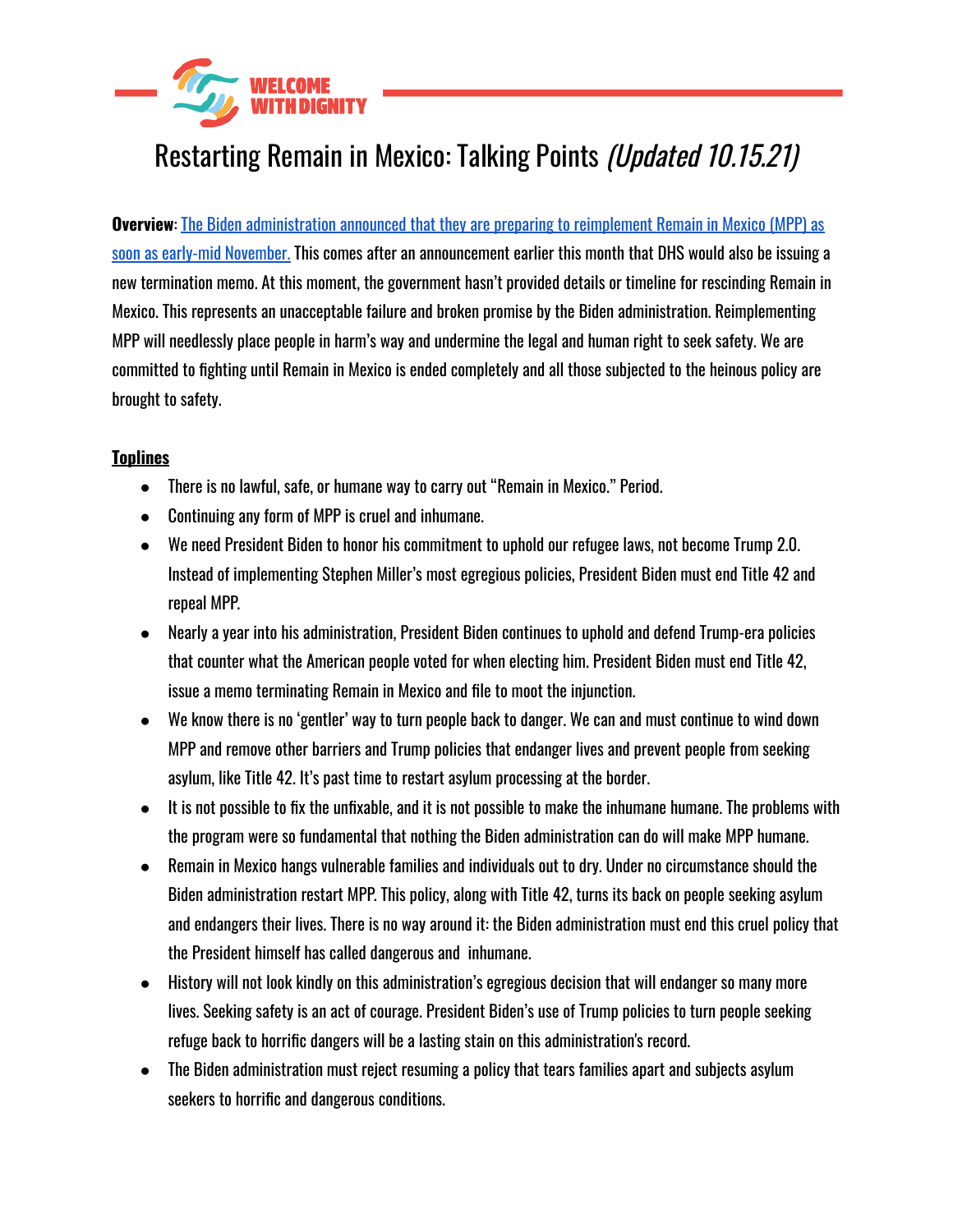

We pride ourselves on being the most powerful country in the world — we need to start acting like it by welcoming all seeking safety for whom our country may be their last, best hope.

# **'Remain In Mexico' Delivers People to Danger**

- Remain in Mexico should be called 'Remain in Danger' because that's what this policy does in practice. Since President Biden took office, there have been at least [6,356](https://www.humanrightsfirst.org/sites/default/files/AttacksonAsylumSeekersStrandedinMexicoDuringBidenAdministration.8.23.2021.pdf) public and media reports of violent attacks—including rape, kidnapping, and assault—against people blocked from requesting asylum protection at the U.S.-Mexico border and/or expelled to Mexico, as tracked by Human Rights First. Reinstating MPP would add more to this toll.
	- $\circ$  The [6,356](https://www.humanrightsfirst.org/sites/default/files/AttacksonAsylumSeekersStrandedinMexicoDuringBidenAdministration.8.23.2021.pdf) public and media reports of violent attacks are more than four times the [1,500](https://www.humanrightsfirst.org/sites/default/files/PubliclyReportedMPPAttacks2.19.2021.pdf) attacks Human Rights First tracked over nearly two years due to the Trump administration's devastating Remain in Mexico policy.
	- $\circ$  There are countless documented cases of pregnant women, LGBTQ people, and people with disabilities being sent back to Mexico under Remain in Mexico and then been subjected to torture, kidnapping, and violence.
- As a result of Remain in Mexico, children are subjected to grueling trauma, including [witnessing](https://www.nytimes.com/2019/12/21/us/border-migrants-kidnapping-mexico.html?action=click&module=Top%20Stories&pgtype=Homepage) the rape and torture of their [parents.](https://www.nytimes.com/2019/12/21/us/border-migrants-kidnapping-mexico.html?action=click&module=Top%20Stories&pgtype=Homepage)
- Remain in Mexico delivers families and children directly into the arms of the cartels. It is not possible to protect people forced to wait in Mexico for months or years, where Mexican officials are often complicit in cartel activities or target asylum seekers themselves.
- There simply is no way to exclude vulnerable people from Remain in Mexico -- because anyone who seeks safety for themselves or their kids is vulnerable.

#### **The Remain in Mexico Policy Denied Asylum Seekers a Fair Day in Court**

- Over the two years that Remain in Mexico was in place under the Trump administration, less than 1% of people placed into the program were granted asylum. Out of nearly 70,000 people placed into the program, just 521 were [granted](https://www.americanimmigrationcouncil.org/research/migrant-protection-protocols) asylum.
- Remain in Mexico made it nearly impossible to obtain a lawyer. People in the program were able to obtain a lawyer just 7% of the time, compared to 60% of people inside the United States.
- Migrants put into Remain in Mexico were routinely denied due process and prevented from making their cases for asylum. They were forced to run a gauntlet of kidnappers to show up at the port of entry at 4:30AM to be admitted for hearings where virtually no one had a lawyer.